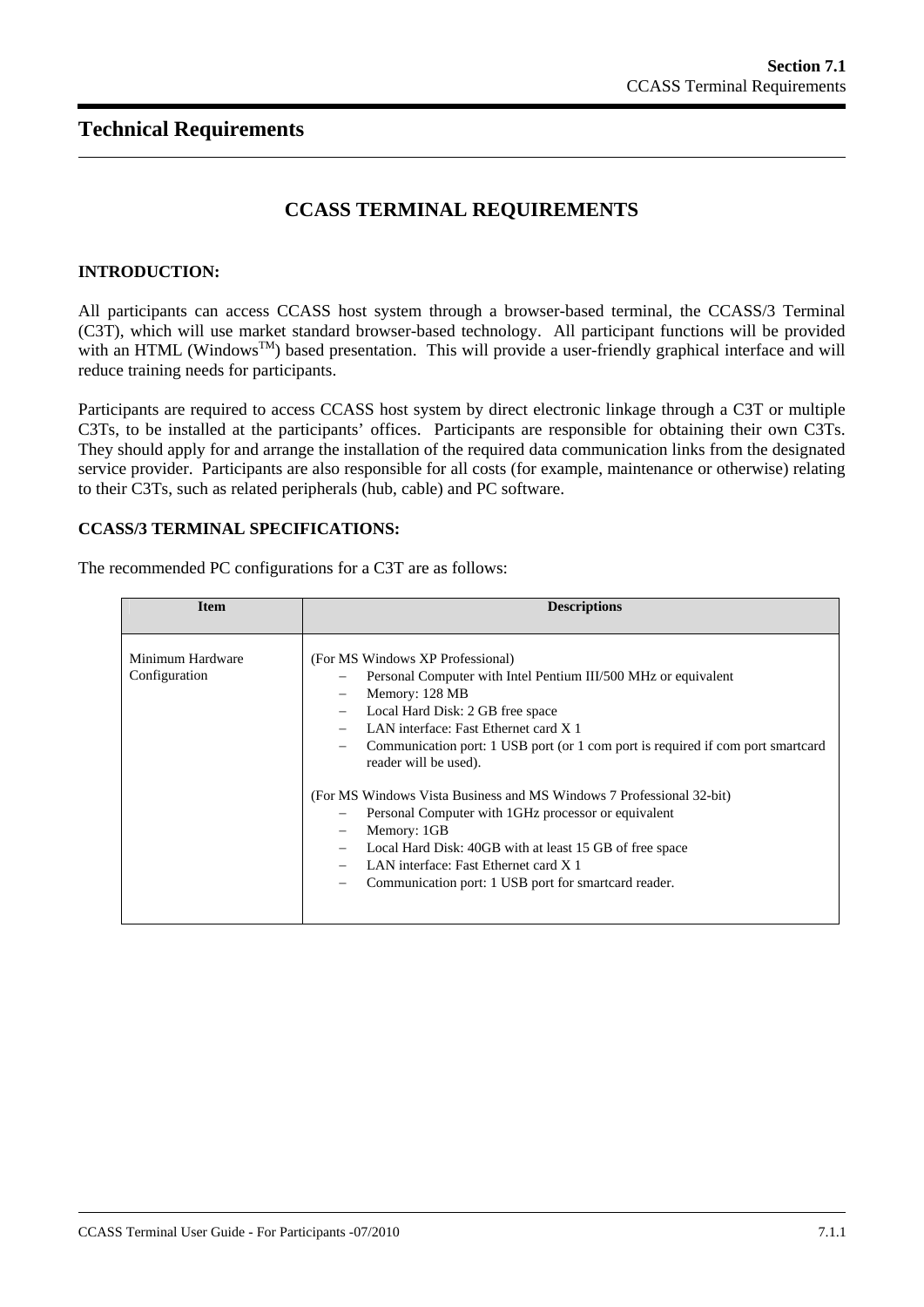| <b>Item</b>            | <b>Descriptions</b>                                                                                                                                                                                                                                                                                                                                                                                                                                                                                                                                                                                                                                                                        |                                                                                                                                                                                                                                                                                                                                                                                                                                                                                                                      |                                                                |                                                                                                                                          |
|------------------------|--------------------------------------------------------------------------------------------------------------------------------------------------------------------------------------------------------------------------------------------------------------------------------------------------------------------------------------------------------------------------------------------------------------------------------------------------------------------------------------------------------------------------------------------------------------------------------------------------------------------------------------------------------------------------------------------|----------------------------------------------------------------------------------------------------------------------------------------------------------------------------------------------------------------------------------------------------------------------------------------------------------------------------------------------------------------------------------------------------------------------------------------------------------------------------------------------------------------------|----------------------------------------------------------------|------------------------------------------------------------------------------------------------------------------------------------------|
| Software Configuration | Operating System:<br>٠<br>٠<br>(Win7 Pro)<br>Browser:<br>6.0 SP2)<br>$\blacksquare$<br>Java Runtime Environment (available in CCASS/3 Commissioning Website):<br>$\blacksquare$<br>JRE 6.0u17<br>$\blacksquare$<br>Adobe Acrobat Reader (for viewing circulars, available in CCASS/3<br>Commissioning Website):<br>Note that since the above software are released at different times by vendors, the<br>combinations of Operating System, Browser and Java Runtime Environment<br>supported are illustrated in the below table:<br><b>WinXP Pro</b><br>SP3<br><b>JRE</b><br>6.0u10/17<br>IE 6.0 SP2<br>✔<br>IE 7.0<br>✓<br>✓<br>IE 8.0<br>Legend:<br>✓<br>Supported<br>×<br>Not supported | Service Pack 3 (WinXP Pro SP3) or<br>MS Windows Vista Business (Chinese or English) version with<br>Service Pack 1 (Vista Biz SP1)<br>MS Windows 7 Professional 32-bit (Chinese or English) version<br>Internet Explorer 7.0 (IE 7.0)<br>Internet Explorer 8.0 (IE 8.0)<br>JRE 6.0u10 <sup><math>(#I)</math></sup> (for WinXP and Vista Biz only)<br>Adobe Acrobat Reader 9.2 (for all the supported Operating Systems)<br>Vista Biz<br>SP <sub>1</sub><br><b>JRE 6.0u10/17</b><br>×<br>✓<br>$\overline{\checkmark}$ | <b>Win7 Pro</b><br><b>JRE 6.0u17</b><br>×<br>×<br>$\checkmark$ | MS Windows XP Professional (Chinese or English) version with<br>Internet Explorer 6.00 (128-bit Cipher strength) with Service Pack 2 (IE |
| <b>Security Device</b> | $^{(H1)}$ JRE 6.0u10 was formerly named as "JRE 1.6u10"<br><b>Smartcard Reader:</b><br>GemPCUSB (USB) - compatible to Win XP Pro, Win Vista Biz and<br>Win7 Pro<br>GemPC410 (com port) and GemPC430 (USB) – compatible to WinXP<br>٠<br>Pro only                                                                                                                                                                                                                                                                                                                                                                                                                                           |                                                                                                                                                                                                                                                                                                                                                                                                                                                                                                                      |                                                                |                                                                                                                                          |
| <b>Network Device</b>  | Hub and Cable:<br>Only required for multi-C3T sharing one physical line<br>One Fast Ethernet (100Mbps) Hub or Switch with 10/100 auto sense and<br>٠<br>it must support standard UTP connections (100baseT)<br>One Category 5 standard UTP (unshielded twisted-pair) cable for each<br>٠<br>C3T (to connect the C3T to the Hub)                                                                                                                                                                                                                                                                                                                                                            |                                                                                                                                                                                                                                                                                                                                                                                                                                                                                                                      |                                                                |                                                                                                                                          |

The above information is a general reference only. Participants are advised to always rely on the document *CCASS/3 Terminal Installation Procedure*, which can be downloaded at the link [https://www.ccass.com/commissioning/download,](https://www.ccass.com/commissioning/download/) for the latest C3T configuration information.

## **DATA COMMUNICATIONS NETWORK:**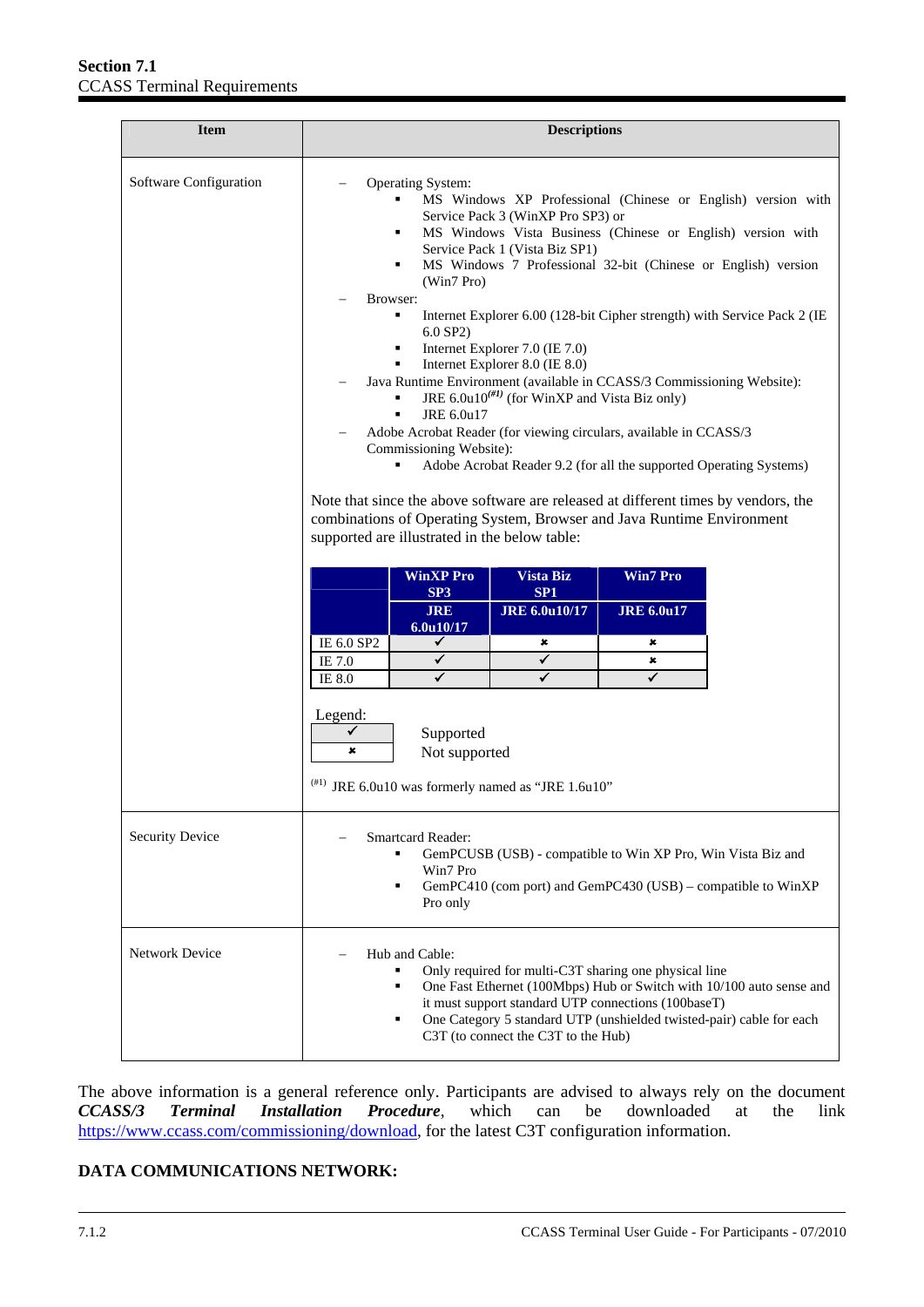The CCASS/3 WAN will ensure the reliable transmission of input between the user device and host. It will also act as broadcaster, sending simultaneous transmissions of information to all participants. The network will control the transmission of all information within CCASS system and will help to achieve the shortest possible response time even at the highest data through-put rates, ensuring fast and efficient clearing and settlement services at all time.

Participants' choice of data line speed depends on their transaction volumes, expected response time, and the costs they prepared to pay. CCASS allows participants to use single network line to support multiple C3Ts. Participants can install network lines with specific line speed based on their operational needs. Below is the recommended bandwidth of network line to support a specific number of active C3Ts:

| <b>Number of Active C3T</b> | <b>Recommended Bandwidth</b> |
|-----------------------------|------------------------------|
|                             | 128K                         |
| $2 - 3$                     | 256K                         |
| $4-7$                       | 512K                         |
| $8 - 14$                    | 1 M                          |
| $15 - 29$                   | 7 N A                        |

There are 2 options for participants to set up the connection with CCASS/3 WAN:

- Option 1: Single link
- Option 2: Dual link

Based on their operational needs, participants can set up the network line(s) using either one of the 2 options. The extra line in option 2 is set up for contingency purpose – in case the main line breaks down. For option 2, network traffic will be automatically routed to the secondary link.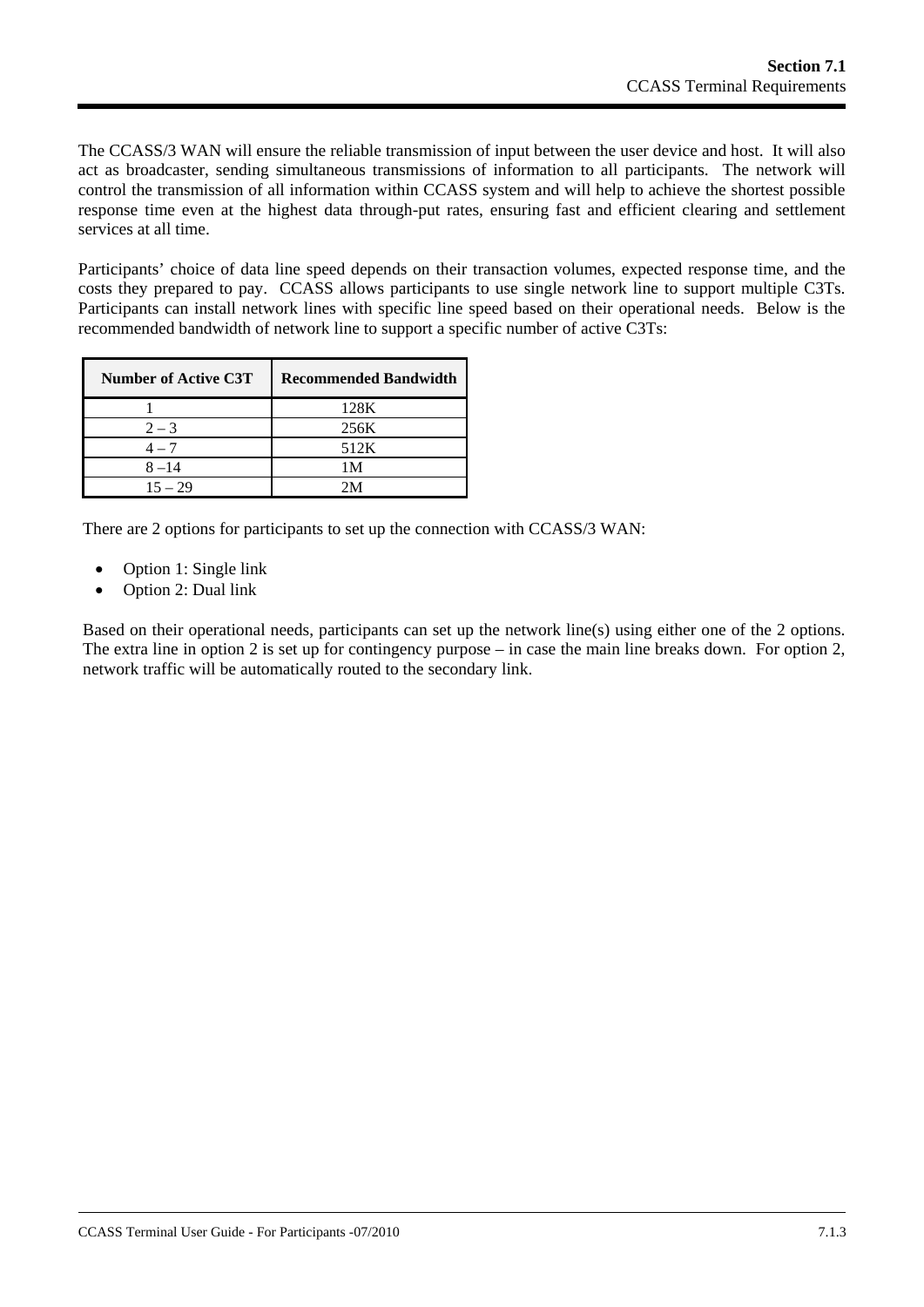## **SMARTCARD AND SMARTCARD READER ("SC READER") :**

Access to C3T is restricted to smartcard device. A SC Reader and a smartcard are required to be installed in the participant's C3T. HKSCC purchased both the Smartcards and SC Reader on behalf of all participants and will bill the participants for the total cost and subsequent maintenance charge.

## **COMPUTER VIRUS / WORM SECURITY MEASURES :**

Computer virus or worms are one of the concerns in security measure of computer system. Various security measures have been employed in CCASS design to protect it from computer virus or worms attacks. Participants are reminded that their C3Ts should be dedicated solely to accessing CCASS as uncontrolled access to the Internet will expose participants' C3Ts to various security attacks from the Internet. Besides, there are other potential sources of computer virus or worms e.g. use of external storage device with C3T for uploading or downloading CCASS information.

In view of the above, C3T users should pay attention and take proactive action to the security measures in their own C3Ts in the following two areas:

#### *Virus protection*

Participants are recommended to install anti-virus software on their C3Ts and regularly update the virus definitions from the vendor. For C3Ts not connected to the Internet, in some case, the vendor may make available the definition files daily in the Internet for download. Participants may download the updated virus definition file with a PC with Internet access, save the file in a disk or flash disk and install the update at C3T.

#### *Microsoft OS patch*

Participants are also advised to regularly review the latest Microsoft security patches and install them on their C3Ts accordingly. Participants may subscribe to Microsoft technical security notifications to keep up to date about security vulnerability and patches available: (<http://technet.microsoft.com/en-us/security/dd252948.aspx>)

For C3Ts not connected to the Internet, Microsoft security patches can be downloaded from Microsoft Download Center (or Microsoft Update Catalogue) separately with a PC with Internet access. Participants may then save the file in a disk or flash disk and install the patch at C3T.

Example Procedure:

- 1. Go to Microsoft Download Center: <http://www.microsoft.com/downloads> or Microsoft Update Catalogue: <http://catalog.update.microsoft.com/>
- 2. Search a particular security patch with the Security Bulletins Number (e.g. MS08-078) or Knowledge Base (KB) Articles number. (e.g. KB960714) that appears in the security notification.
- 3. Follow the instructions to download and save the file to disk or flash disk.
- 4. Use the disk or flash disk to install the patch on C3T. The patches may be in different formats, please follow Microsoft's instruction to install the patches.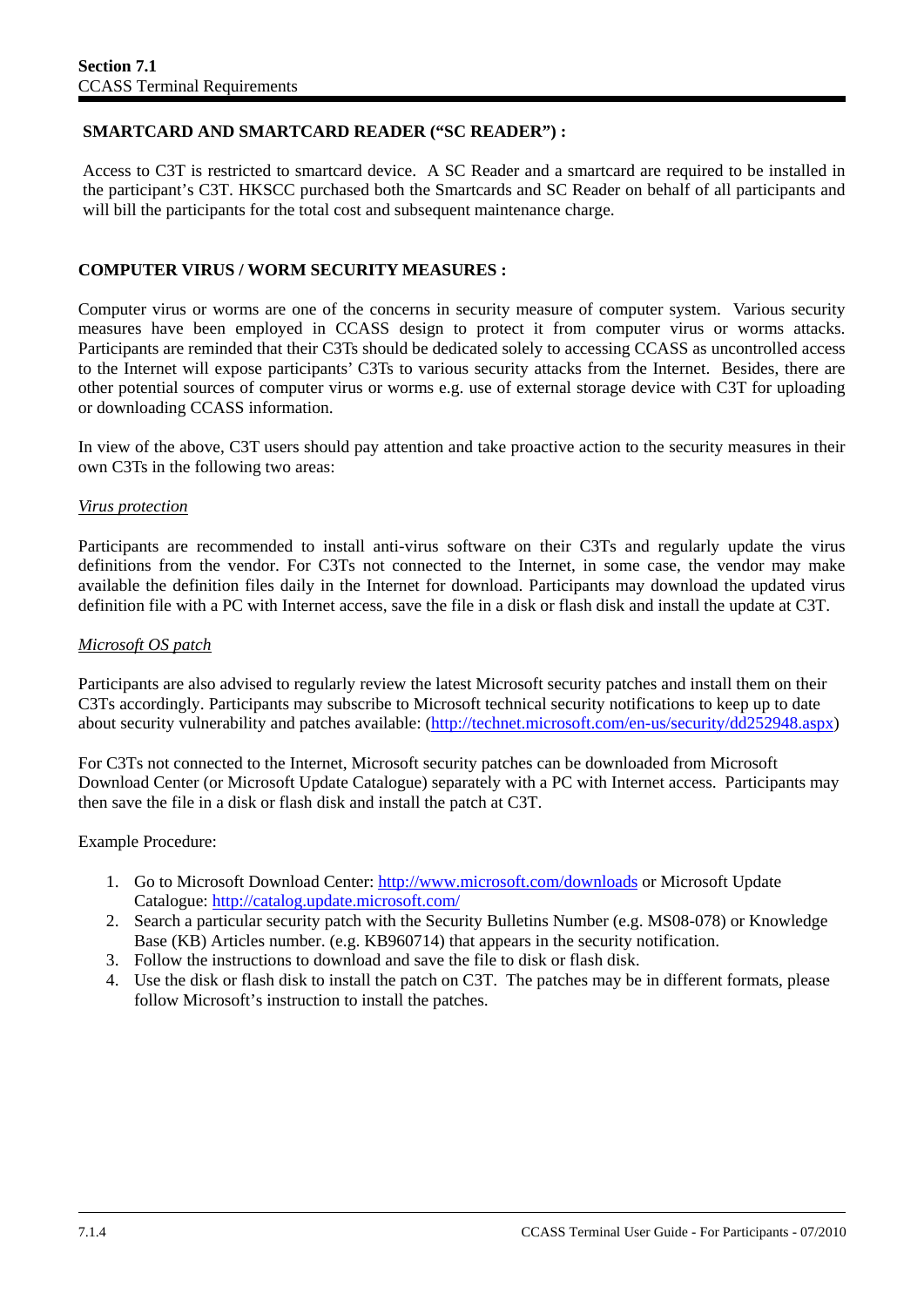The below diagrams show the communication network set up under the 2 options.

Remark: Hub is not required if only one single C3T is connected to the router.

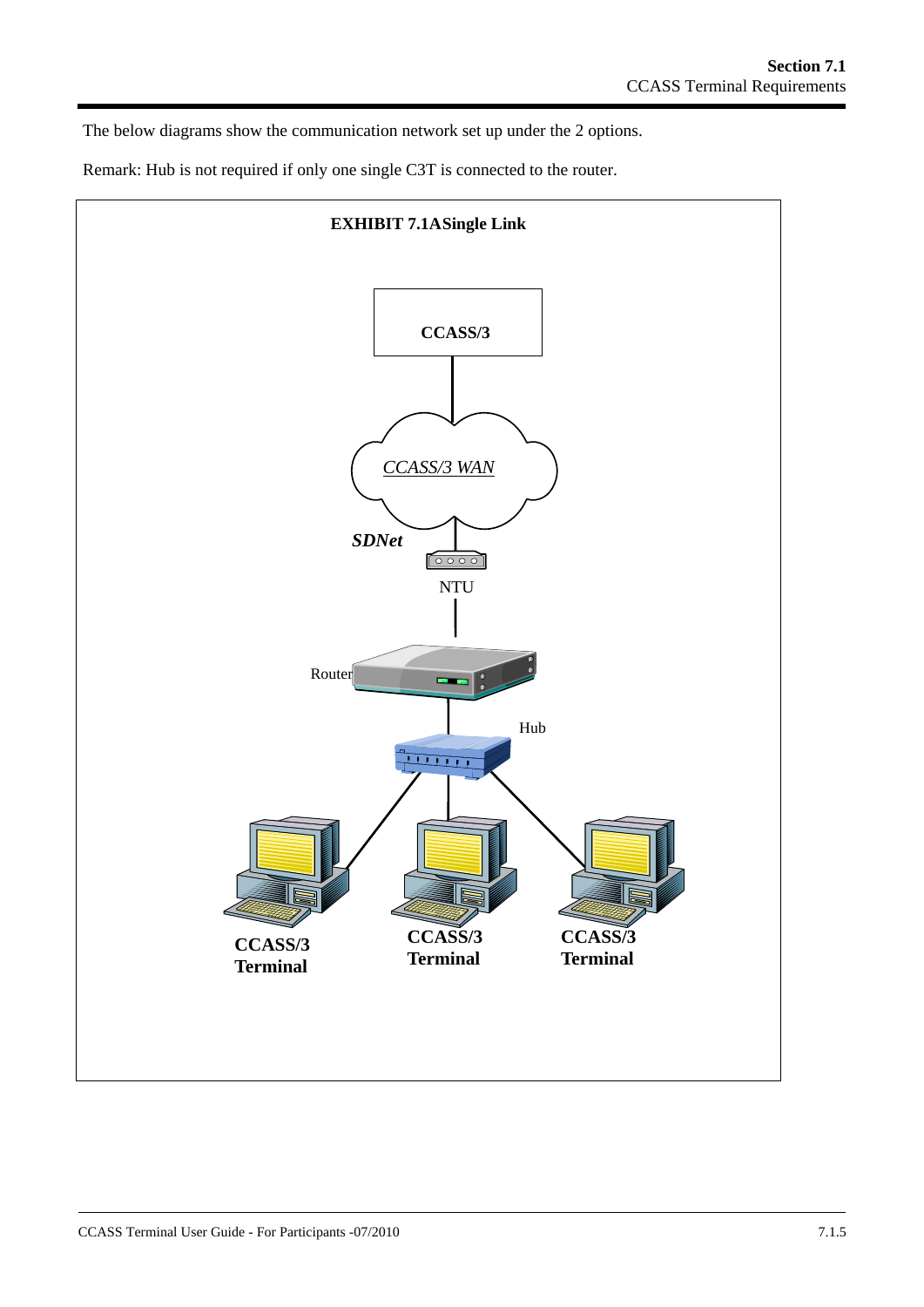